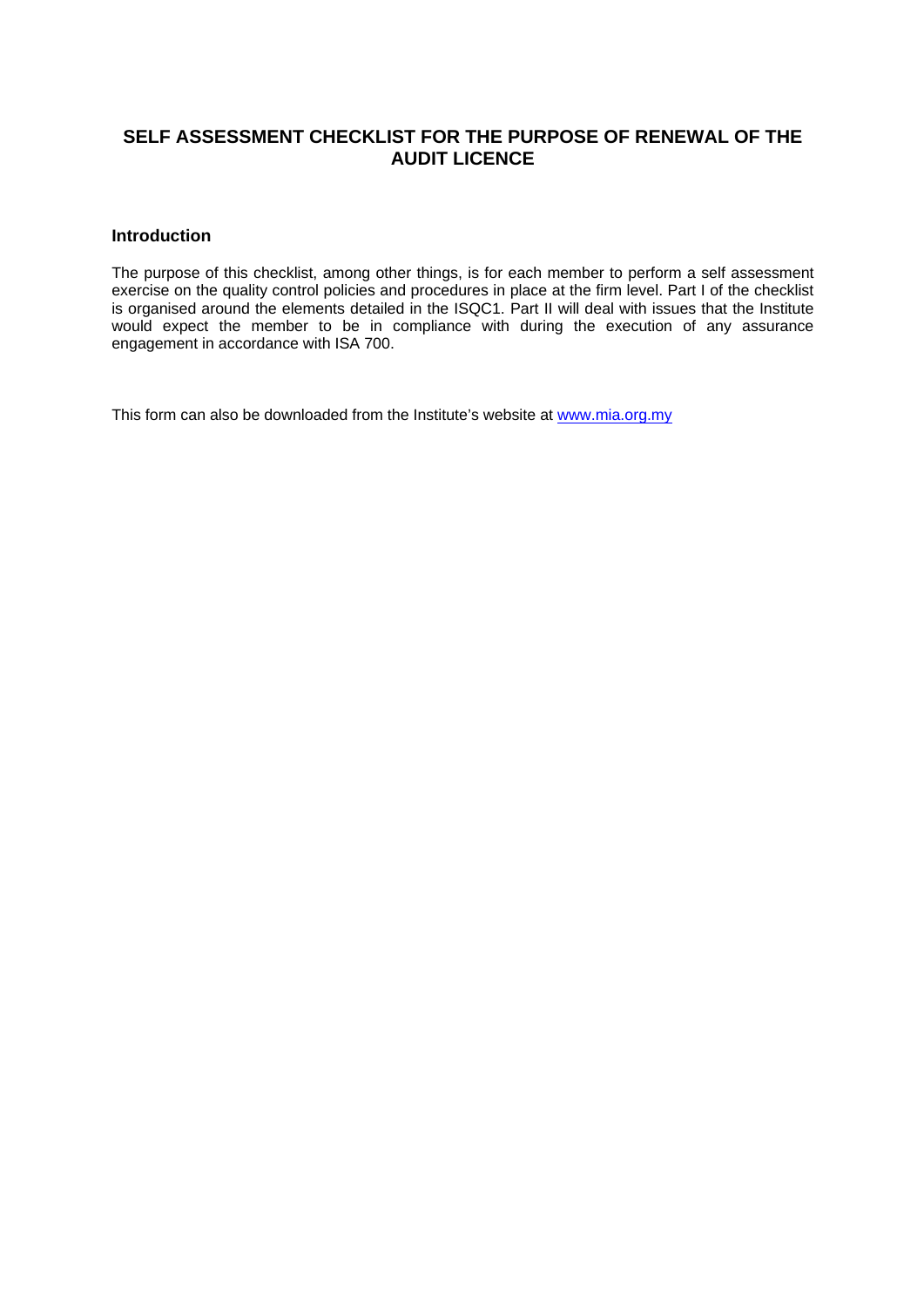# **Part I: ISQC 1 Compliance**

## **Element 1: Leadership Responsibilities For Quality Within the Firm**

- 1. Is there a person designated to assume responsibility for the firm's system of quality control?
- 2. Does your firm have an up-to-date Quality Control Manual appropriate to the size and operating characteristics of your practice?
- 3. Does your practice allocate sufficient resources for the development, documentation and support of its quality control policies?
- 4. Does your firm have a mechanism in place to ensure that operational responsibility for the firm's quality control system has been properly assigned by the firm's chief executive officer or managing board of partners?

### **Element 2: Ethical Requirements**

- 1. Does your practice document policies and procedures that are designed to provide the firm with reasonable assurance that the practice and its personnel comply with the fundamental principles of professional ethics which include integrity, objectivity, professional competence and due care etc?
- 2. Do you take into consideration (including documentation) whether members of the engagement team have complied with major ethical requirements?
- 3. Are there procedures in place to identify threats to professional independence under the Institute's code of ethics?
- 4. Does your practice monitor compliance with policies and procedures relating to independence?
- 5. For all audits of financial statements of listed entities, is there a rotation of the engagement partner and the engagement quality control reviewer after a specified period?

#### **Element 3: Acceptance & Continuance Of Client Relationship & Specific Engagements**

- 1. Does your practice put in place a mechanism to consider the integrity of the client accepted?
- 2. Does your practice put in place a mechanism that can determine that it is competent to perform the engagement and has the capabilities, time and resources to do so?
- 3. Does your practice obtain adequate and relevant information as it considers necessary in the circumstances :
	- (a) before accepting a new engagement?
	- (b) when deciding whether to continue an existing engagement?
	- (c) when considering acceptance of a new engagement with an existing client?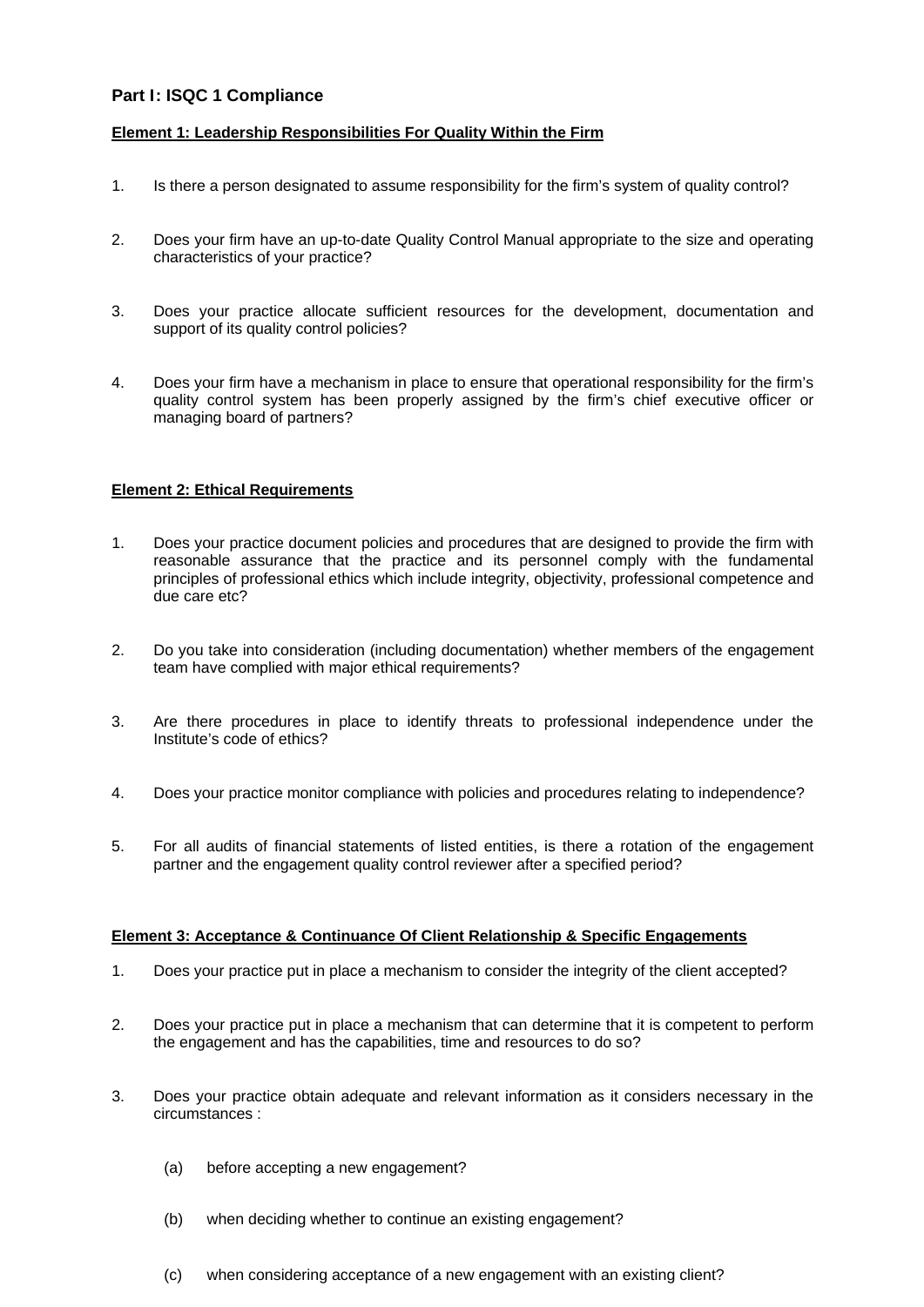4. Where issues have been identified and the practice decides to accept or continue the client relationship or a specific engagement, are there any mechanism in place to ensure that adequate documentation have been made to record how the issues were subsequently resolved?

### **Element 4: Human Resources**

- 1. Does the firm establish policies and procedures designed to provide it with reasonable assurance that:
	- (a) it has sufficient personnel with the capabilities, competence and commitment to ethical principles necessary to perform its engagement in accordance with professional standards and regulatory and legal requirements; and
	- (b) to enable the firm or engagement partners to issue reports that are appropriate in the circumstances
- 2. Does your practice monitor the professional development of its professional staff at regular intervals?
- 3. Is there a standard procedure where the identity and role of the engagement partner is communicated to key members of the client management and those charged with governance upon the commencement of the engagement?
- 4. Are you of the opinion that you have the appropriate capabilities, competence, authority and time to perform your role as an engagement partner for ALL engagements?
- 5. Are appropriate staff with the necessary capabilities, competence and time being assigned to perform engagements to enable the firm or engagement partners to issue reports that are appropriate in the circumstances? (Consider knowledge of the relevant industries, ability to apply professional judgment etc.)

# **Element 5 : Engagement Performance**

- 1. Are policies and procedures being put in place to ensure appropriate documentation of the work performed as well as the timing and extent of the review performed?
- 2. Are there appropriate policies and procedures being put in place to ensure significant judgment made in the course of the audit has since been documented?
- 3. Are review responsibilities determined on the basis that more experienced engagement team members review work performed by less experienced team members?
- 4. Are there mechanisms in place to ensure that conclusions resulting from consultations whether internal or external are documented and implemented?
- 5. Are there any mechanisms in your firm that deal with and resolve differences of opinion within engagement team?
- 6. Does your firm ensure that engagement quality control reviews (EQCR) are performed on the audits of listed entities financial statements and such other engagements the firm may deem appropriate before reports are being issued by the firm?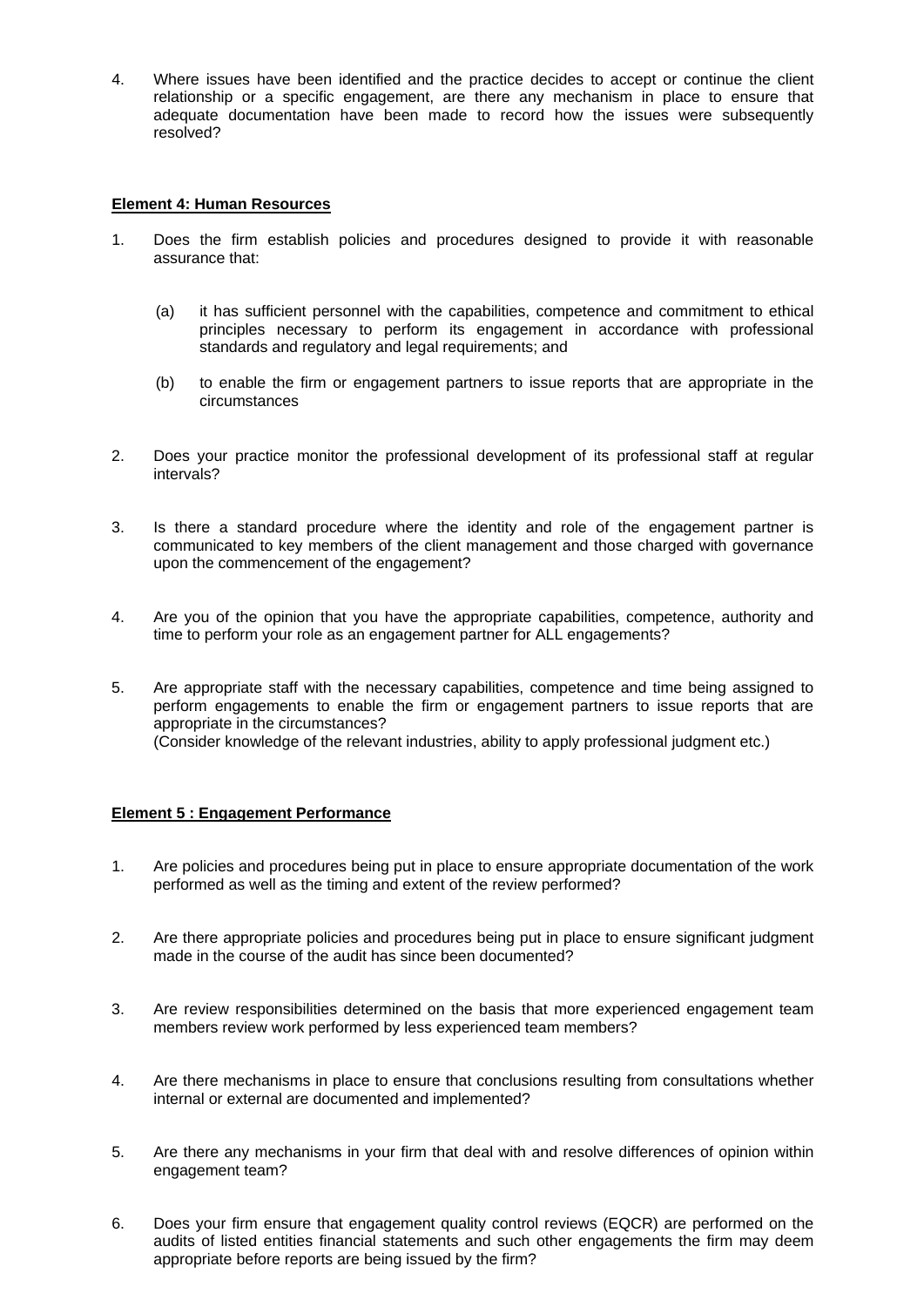- 7. Does your practice establish policies and procedures setting out :-
	- (a) the nature, timing and extent of an EQCR;
	- (b) criteria for the eligibility of EQCR ; and
	- (c) documentation requirement for EQCR.
- 8. Does your practice's policies and procedures address the appointment of engagement quality control reviewers and establish their eligibility through
	- (a) the technical qualifications required to perform the role including the necessary experience and authority; and
	- (b) the degree to which an engagement quality control reviewer can be consulted on the engagement without compromising the reviewer's objectivity?
	- (c) Period of service before rotation for specific audit engagements in respect of financial statements of listed entities?

### **Element 6 : Monitoring**

- 1. Does your practice put in place any policies and/ or procedures designed to provide it with reasonable assurance that the system of quality control is relevant, adequate, operating effectively and complied with in practice?
- 2. Does the firm inspect a selection of completed engagements on a cyclical basis which ordinarily spans no more than 3 years?
- 3. Does the practice at least annually communicate the results of the monitoring of the quality control system to engagement partners and other appropriate individuals within the firm including the chief executive officer or the managing board of partners?
- 4. Does your firm have a mechanism that deals with complaints and allegations made that work performed by your firm fails to comply with professional standards and regulatory and legal requirements?
- 5. Does your firm have established policies and procedures requiring appropriate documentation to provide evidence of the operation of each element of its system of quality control?

# **PART II: PERFORMANCE OF AUDIT ENGAGEMENT**

- 1. Does your practice utilise audit programmes, pre-printed forms, questionnaires and/or checklists to ensure proper documentation of audit or review procedures and basis to support pertinent issues?
- 2. Does your practice have an established system for second person reviews?
- 3. Does your practice have a systematic method of file organisation?
- 4. Does your practice issue engagement letters and consider whether engagement letter should be reissued?